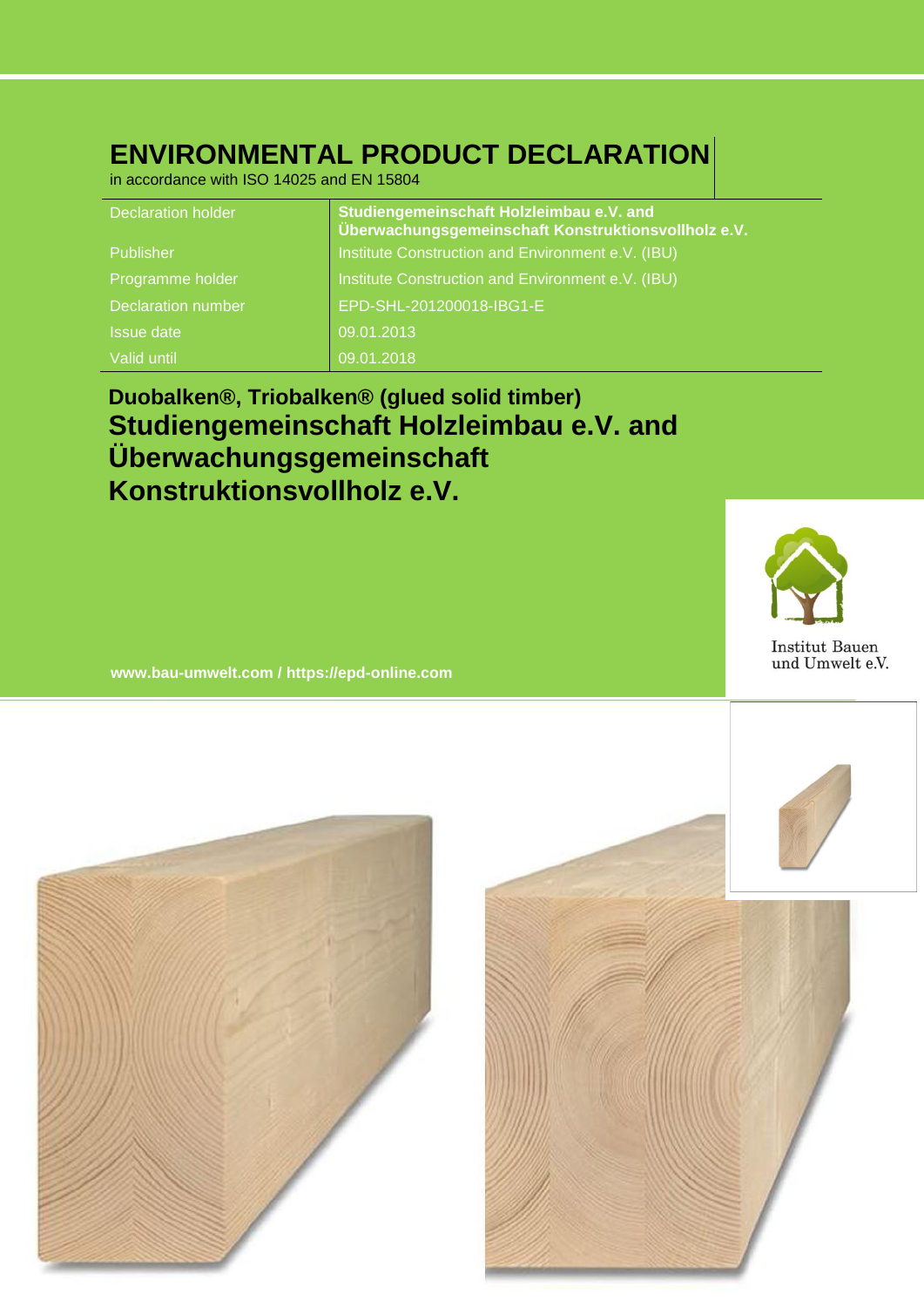

# **1. General information**

## **Studiengemeinschaft Holzleimbau e.V. and Überwachungsgemeinschaft Konstruktionsvollholz e.V.**

#### **Programme holder**

IBU – Institute Construction and Environment e.V. Rheinufer 108 D-53639 Königswinter

#### **Declaration number**

EPD-SHL-201200018-IBG1-E

#### **This Declaration is based on the Product Category Rules:**

Solid wood products, 07-2012 (PCR tested and approved by the independent Committee of Experts (SVA))

#### **Issue date**

09.01.2013

**Valid until** 09.01.2018

Wireinmarger

Prof. Dr.-Ing. Horst J. Bossenmayer Prof. Dr.-Ing. Horst J. Bossenmayer<br>(President of Institut Bauen und Umwelt e.V.) internal internal internal x external

Prof. Dr.-Ing. Hans-Wolf Reinhardt (Chairman of the Expert Committee (SVA))

# **2. Product**

## **2.1 Product description**

Duobalken® / Triobalken® (glued solid timber) are industrially-manufactured products for load-bearing structures. They comprise two (Duobalken<sup>®</sup>) or three (Triobalken® ) coniferous wood planks or squared timbers which are glued together by their face sides with the fibres running in parallel. Duobalken<sup>®</sup> and Triobalken® are also referred to as glued solid timber. The manufacturing process corresponds with that of glued laminated timber, whereby larger individual cross-sections are glued together.

Thanks to their manufacturing process, Duobalken<sup>®</sup> / Triobalken® are very dimensionally stable and are only susceptible to minor cracking. Unlike solid wood and structural timber, Duobalken® / Triobalken<sup>®</sup> made of S10-grade laminations (complies with strength class C24) have a higher modulus of elasticity parallel to the grain. Owing to their high dimensional stability and low moisture content, Duobalken® / Triobalken® beams are particularly suitable for timber-frame buildings.

#### **2.2 Application**

Duobalken® / Triobalken® beams are used as structural components for buildings and bridges.

# **Duobalken®, Triobalken® (glued solid timber)**

#### **Holder of the Declaration**

Studiengemeinschaft Holzleimbau e.V. and Überwachungsgemeinschaft Konstruktionsvollholz e.V. Elfriede-Stremmel-Strasse 69 D-42369 Wuppertal

## **Declared product/unit**

1 m<sup>3</sup> Duobalken<sup>®</sup>, Triobalken<sup>®</sup> (glued solid timber)

#### **Area of applicability:**

The content of this Declaration is based on information provided by approx. 60% of members, whereby the technology presented here is representative for all members. The results of the Life Cycle Assessment are therefore representative for all Duobalken<sup>®</sup>/ Triobalken® manufactured in Germany. The holder of the Declaration is liable for the information and evidence on which it is based.

The CEN EN 15804 standard serves as the core PCR. Verification of the EPD by an independent third party in accordance with ISO 14025

Dr. Frank Werner, Independent auditor appointed by the SVA

## **2.3 Technical data**

Duobalken® / Triobalken® beams are manufactured from spruce, fir, pine, larch or Douglas fir. Other coniferous species are permissible but not typical. Adhesives in accordance as per 2.6 are used for gluing.

Duobalken® / Triobalken® beams are manufactured with a maximum moisture content of 15%.

Duobalken® / Triobalken® beams are supplied in formats as per 2.5 and dimensional tolerances in accordance with dimensional tolerance class 2 to DIN EN 336:2003.

The typical strength class to DIN 1052: 2008 is C24. In accordance with the Duo-/Trio-beam agreement of Überwachungsgemeinschaft Konstruktionsvollholz e.V., the products can be manufactured in Si or NSi qualities or as per the Glued Laminated Timber Data Sheet in supreme quality, visual quality or industrial quality.

Use of wood preservatives in accordance with DIN 68800-3: 2012 is not typical and only permissible if other preservative means as per DIN 68800-2*:* 2012 are not sufficient on their own.

Where wood preservatives are used in exceptional cases, they must be regulated in the form of a national technical approval.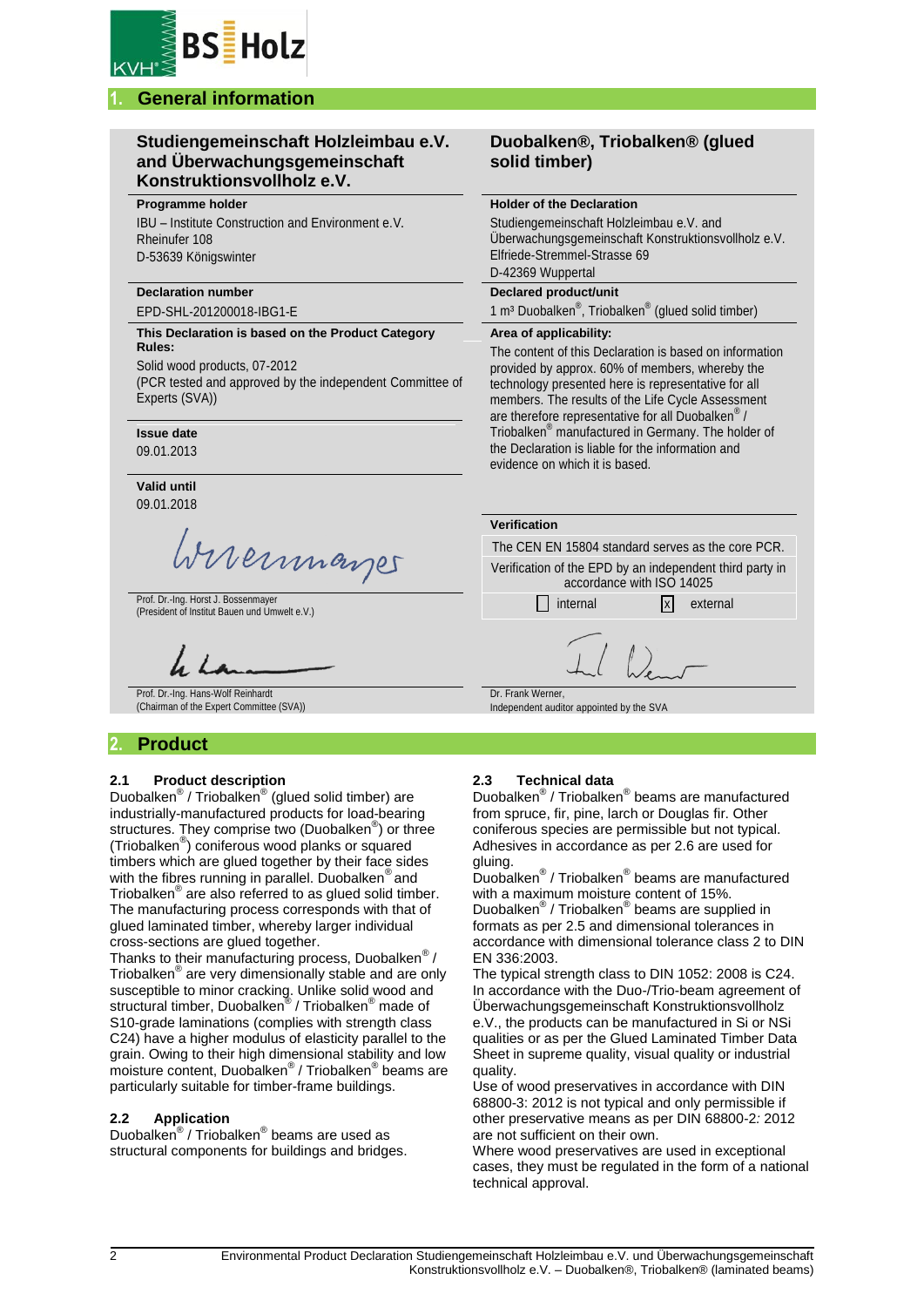

#### **Constructional data**

| <b>Description</b>                          | Value                                                 | Unit |  |
|---------------------------------------------|-------------------------------------------------------|------|--|
| Moisture content to DIN<br>1052 2008        | $\leq 15$                                             | $\%$ |  |
| Use of wood preservatives<br>to DIN 68800-3 | Where other<br>preservative means are<br>insufficient |      |  |
| Typical species by trade<br>name            | Spruce, fir, pine, larch,<br>Douglas fir              |      |  |

### **2.4 Placing on the market / Application rules**

The products are subject to a national technical approval Z 9.1-440 of the German Institute for Structural Engineering (DIBt). Dimensioning is in accordance with DIN 1052: 2008 or

DIN EN 1995-1-1: 2010-12 with the corresponding National Annex DIN EN 1995-1-1 NA.

## **2.5 Delivery status**

The products are manufactured in the following preferred dimensions: Max. height: 360 mm Max. width: 280 mm Max. lengths: >14 m (depending on the cross-section)

## **2.6 Base materials / Auxiliaries**

Duobalken® / Triobalken® beams comprise two/three coniferous wood planks or squared timbers which are glued together by their face sides with the fibres running in parallel. Melamine-urea-formaldehyde adhesives (MUF) or polyurethane adhesives (PUR) as well as smaller volumes of phenol-resorcinformaldehyde adhesives (PRF) or emulsion-polymerisocyanate adhesives (EPI) are used for basic duroplastic gluing. Average percentages of ingredients per m<sup>3</sup> Duobalken<sup>®</sup> / Triobalken<sup>®</sup> for the Environmental Product Declaration:

- Coniferous wood, primarily spruce: approx. 88.4%
- Water: approx. 10.61%
- PUR adhesives: approx. 0.31%
- MUF adhesives: approx. 0.66%
- PRF adhesive: approx. 0.03%
- EPI adhesive: approx. 0.01%

The product has an average bulk density of 500.33  $ka/m<sup>3</sup>$ .

## **2.7 Production**

The manufacture of Duobalken® / Triobalken® beams involves kiln drying conventional sawn timber to less than 15% moisture content, rough-planed and visually or automatically strength-graded. Depending on the requisite strength class, any board sections of lower strength are lopped out and the remaining board sections bonded via finger joints to form laminations of infinite length. The subsequent rough-planing process involves planing the laminations to thicknesses of 45 to 80 mm (120 mm for lamination end widths smaller than 100 mm) for pressing as 2- or 3-layer blanks after glueing the wide face in a press bed. After hardening, the blanks are planed, bevelled, bound and packed. If necessary, they can be treated with wood preservative.

#### **2.8 Environment and health during manufacturing**

Waste air incurred is cleaned in accordance with statutory specifications. There are no risks for water or soil. The process waste water incurred is fed into the local waste water system. Noise-intensive machinery is encapsulated appropriately.

## **2.9 Product processing/installation**

Duobalken® / Triobalken® beams can be processed using conventional tools suitable for processing solid wood. The health and safety guidelines must also be observed during processing and/or assembly.

## **2.10 Packaging**

Polyethylene, metal, solid wood, paper and cardboard are used as well as small percentages of other plastics (AVV 15 01 02).

## **2.11 Condition of use**

The composition for the period of use complies with the composition of base materials in accordance with section 2.6 "Base materials".

Approx. 221.3 kg carbon are bound in the product during use. This complies with approx 811 kg carbon dioxide at full oxidation.

## **2.12 Environment and health during use**

Environmental protection: According to current knowledge, there are no risks for water, air and soil when the products are used as designated. Health protection: According to current knowledge, no health risks are to be anticipated.

With regard to formaldehyde, glued solid timber is lowemission thanks to its adhesive content, structure and particular use.

Glued solid timber glued with PUR or EPI adhesives displays formaldehyde emission values in the range of natural wood (approx. 0.004 ml/m<sup>3</sup>). MDI emissions can not be measured within the detection limit of 0.05 μg/m³ for glued solid timber glued with PUR or EPI adhesives. On account of the high reactivity displayed by MDI with water (humidity and wood moisture), it can be assumed that glued solid timber thus glued displays MDI emissions close to zero shortly after manufacturing.

Solid timber glued with MUF adhesives emanates formaldehyde subsequently. Measured using the limit value of 0.1 ml/m<sup>3</sup> specified by the Ordinance on Chemicals, the values after testing (DIN EN 717-1: 2005) can be classified as low. Average emissions amount to approx. 0.04 ml/m<sup>3</sup>. In individual cases, they can account for up to approx. 0.06 ml/m<sup>3</sup>.

## **2.13 Reference Service Life (RSL)**

In terms of components and production, Duobalken<sup>®</sup> / Triobalken ® beams comply with glued laminated timber which has been used for more than 100 years. When used as designated, infinite durability can be anticipated. When used as designated, the service life of Duobalken® / Triobalken® beams is therefore the same as the service life of the respective building.

#### **2.14 Extraordinary effects**

#### **Fire**

Fire class D in accordance with DIN EN 13501-1; the toxicity of fire gases complies that of natural wood.

| <b>Description</b>      | Value |  |  |  |  |
|-------------------------|-------|--|--|--|--|
| Building material class |       |  |  |  |  |
| Burning drips           | K.    |  |  |  |  |
| Smoke gas development   |       |  |  |  |  |

#### **Water**

No ingredients are washed out which could be hazardous to water.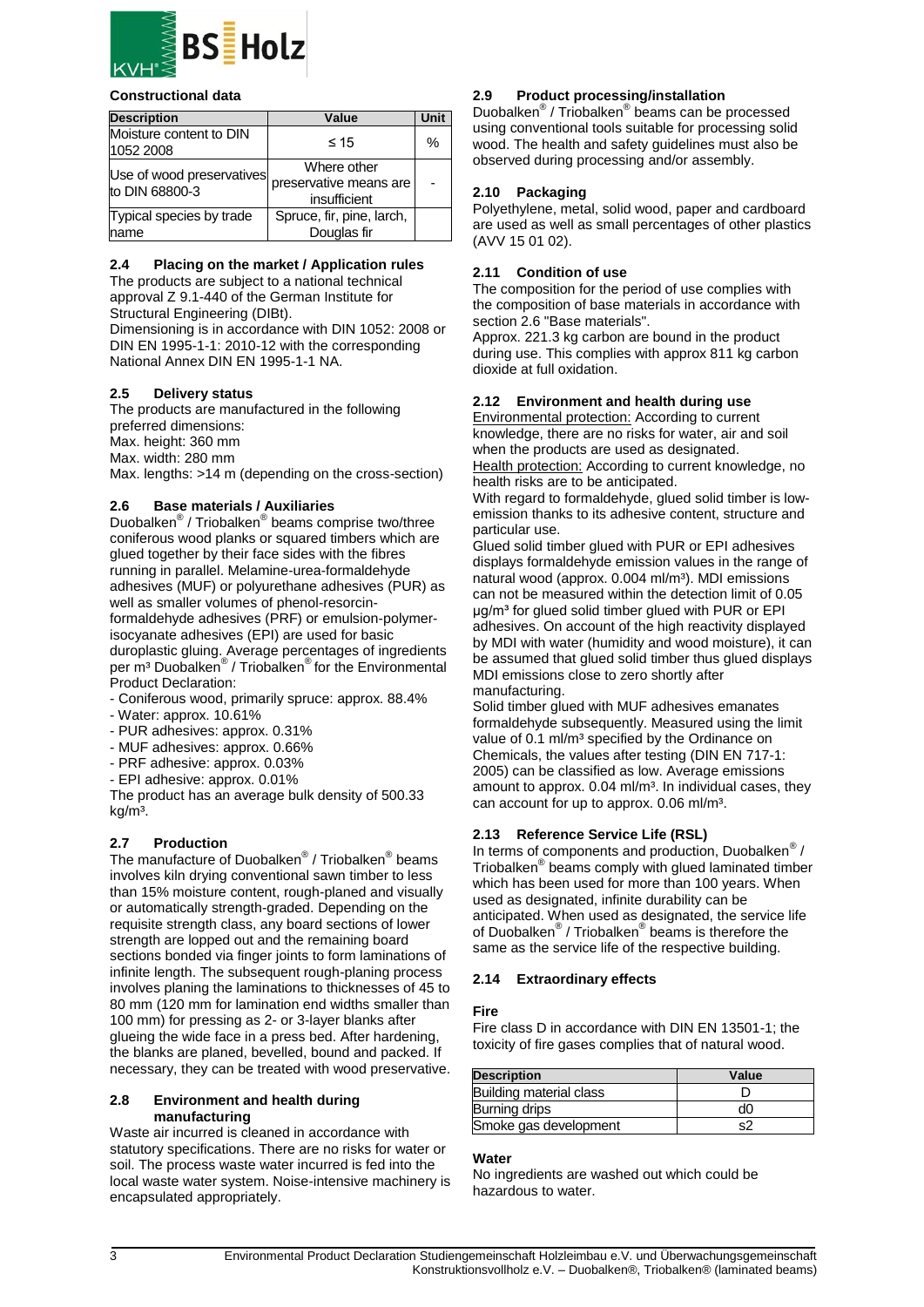

#### **Mechanical destruction**

The Duobalken® / Triobalken® fracture surface displays an appearance typical for solid wood.

#### **2.15 Re-use phase**

In the event of selective de-construction, Duobalken<sup>®</sup> / Triobalken® beams can easily be re-used after the use phase has ended.

.<br>If Duobalken<sup>®</sup> / Triobalken<sup>®</sup> beams can not be re-used, they are directed towards thermal recycling for generating process heat and electricity on account of

their high calorific value of approx. 16 MJ/kg (with moisture of u=12%).

During energetic recycling, the requirements outlined in the Federal Immission Control Act must be

## **3. LCA: Calculation rules**

#### **3.1 Declared unit**

The declared unit in the LCA is the provision of 1  $m<sup>3</sup>$ Duobalken® / Triobalken® beams with a mass of 500.33 kg/m³, 12% wood moisture, 10.61% water content and 1% adhesive content.

#### **Declared unit**

| <b>Description</b>                              | Value  | Unit              |
|-------------------------------------------------|--------|-------------------|
| Declared unit                                   |        | m                 |
| <b>Bulk density</b>                             | 500.33 | kg/m <sup>3</sup> |
| Moisture content on delivery                    | 12     | $\%$              |
| Adhesive content in relation to overall<br>mass |        | $\%$              |
| Water content in relation to overall            |        |                   |
| mass                                            | 10.61  | $\%$              |

#### **3.2 System boundary**

The Declaration type corresponds with an EPD "from cradle to plant gate, with options". Contents include the production stage, i.e. from the provision of raw materials to the production plant gate (cradle to gate, Modules A1 to A3) as well as elements of the End of Life (Modules C2 to C4). The benefits and loads beyond the product life cycle are also analysed (Module D).

Module A1 analyses the provision of wood from forestry resources, the provision of other pre-treated wood products and the provision of adhesives.

Transport of these substances is considered in Module A2. Module A3 handles the provision of fuels, consumables and electricity as well as the manufacturing processes on site. These essentially involve debarking, cutting, drying, planing and profiling processes as well as glueing and packing the products.

Module C2 takes consideration of transport to disposal; Module C3 handles preparation and sorting of waste wood; Module D analyses thermal recycling as well as the ensuing benefits in the form of a system extension.

#### **3.3 Estimates and assumptions**

As a general rule, all material and energy flows for the products required for production are established specifically on site. It was only possible however to estimate the emissions from incineration and other processes incurred on site on the basis of literary references. All other data is based on average values. More detailed information on all estimates and assumptions made is documented in (S. Rüter, S. Diederichs: 2012).

observed: Untreated glued laminated timber is allocated to waste code 17 02 01 in accordance with Annex III of the Regulation governing requirements on the recycling and disposing of waste wood (AltholzV) dated 15.02.2002 (depending on the type of wood preservative, treated glued laminated timber is allocated to waste code 17 02 04).

#### **2.16 Disposal**

Waste wood may not be landfilled in accordance with §9 AltholzV.

#### **2.17 Further information**

More information is available at www.kvh.de or www.balkenschichtholz.org.

#### **3.4 Cut-off criteria**

The choice of material and energy flows analysed is aligned towards their involvement in renewable and non-renewable primary energy for each unit process. A decision on the flows to be analysed was based on studies already available on analysing wood products. At least those material and energy flows were analysed which account of 1% of the renewable or non-renewable primary energy used, whereby the total of flows not considered does not exceed 5% of the indicators outlined. No known material or energy flows below the 1% limit were ignored.

The inputs and outputs identified from the company data were examined for plausibility.

The expenses involved in providing the infrastructure (i.e. machinery, buildings etc.) of the entire primary system were not taken into consideration. This is based on the assumption that the total expenses associated with building and maintaining infrastructure do not exceed the 1% of total expenses referred to above. The requisite energy expenses for operating the infrastructure were taken into consideration in the form of heat and electricity. More detailed information on the cut-off criteria is documented in (S. Rüter, S. Diederichs: 2012).

#### **3.5 Background data**

All background data was taken from the GaBI Professional Data Base.

#### **3.6 Data quality**

With the exception of forest wood, the background data used for wood raw materials for material and energy use refers to the years 2008 to 2010. The power mix originates from 2009 while the provision of forest wood was taken from a publication dated 2008 which is essentially based on details from the years 1994 to 1997. All other information was taken from the GaBi Professional Data Base which does not permit any exact containment of quality. As the essential information is based on primary, highly-representative data surveys, the data quality can be regarded as very good.

#### **3.7 Period under review**

Data was collected over the period from 2009 to 2011, whereby data was always available for the respective calendar year. The data is therefore based on the years 2008 to 2010. All information is based on average values over 12 consecutive months.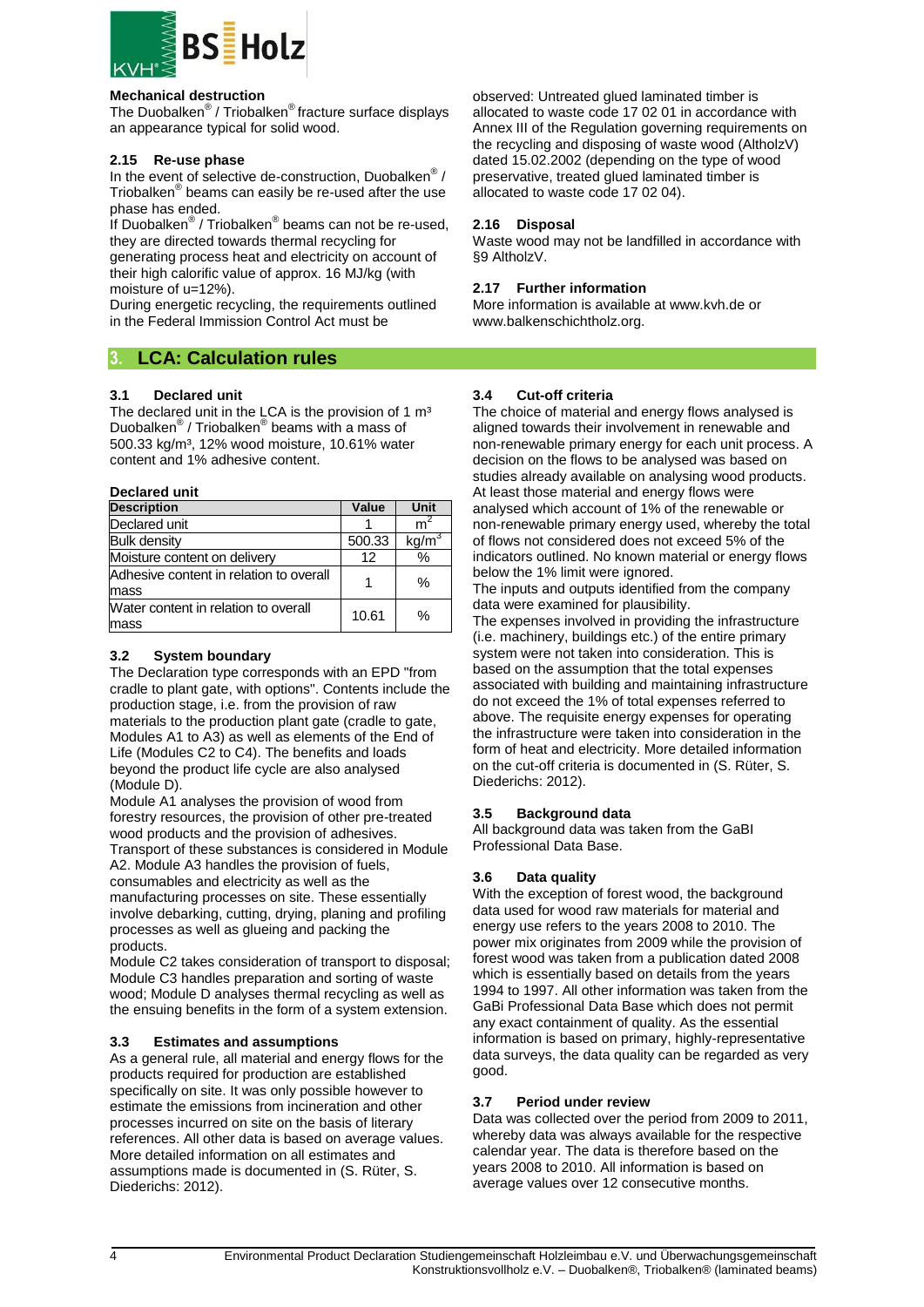

#### **3.8 Allocation**

The allocations carried out comply with the EN 15804:2012 standard and are explained in detail in S. Rüter, S. Diederichs: 2012. The following essential system expansion processes and allocations were carried out.

#### **General information**

All material-inherent features were allocated according to physical causalities; all other allocations were performed on an economic basis. An exception is represented by the allocation of requisite heat in combined heat and power facilities which was allocated on the basis of the exergy of electricity and process heat.

#### **Module A1**

- Forestry: Expenses associated with forestry were allocated to logs and industrial wood on the basis of their prices.

- The provision of waste wood does not take consideration of any expenses from the previous life cycle.

#### **Module A3**

- Wood-processing industry: Expenses were allocated to the primary products and residual materials on the

## **4. LCA: Scenarios and other information**

The scenarios on which the Life Cycle Assessment is based are described in detail below.

#### **End of Life (C1-C4)**

| <b>Description</b>             | Value  | Unit |
|--------------------------------|--------|------|
| Waste wood for energy recovery | 500.33 | kα   |

#### **Re-use, recovery and recycling potential (D), relevant scenario details**

| <b>Description</b>                               | Value | Unit |
|--------------------------------------------------|-------|------|
| Electricity generated (per t atro<br>waste wood) | 1231  | kWh  |
| Waste heat utilised (per t atro<br>waste wood)   | 2313  | MJ   |

In the form of waste wood, the product is recycled at its end of life in the same composition as the declared unit. Thermal recycling in a bio-mass power plant is assumed with a total efficiency of 35% and an electric efficiency of 23%, whereby incineration of 1 tonne of wood (atro) (with 18% wood moisture) generates approx. 1231 kWh electricity and 2313 MJ useful heat. The exported energy substitutes fuels from fossil sources, whereby it is assumed that the thermal energy is generated from natural gas and the substituted electricity complies with the German power mix for 2009.

#### basis of their prices.

- With the exception of wood-based materials, the disposal of waste incurred during production was on the basis of a system expansion. Heat and electricity generated are credited to the system in the form of substitution processes. The credits achieved here are significantly less than 1% of overall expenses. - In the case of combined generation of heat and power, all expenses associated with firing were allocated to this after exergy of these two products. - The provision of waste wood does not take consideration of any expenses from the previous life cycle (similar to Module A1).

#### **Module D**

The system expansion process performed in Module D complies with an energetic recycling scenario for waste wood.

#### **3.9 Comparability**

As a general rule, EPD data can only be compared or evaluated when all of the data sets to be compared have been generated in accordance with EN 15804 and the building context or product-specific characteristics are taken into consideration.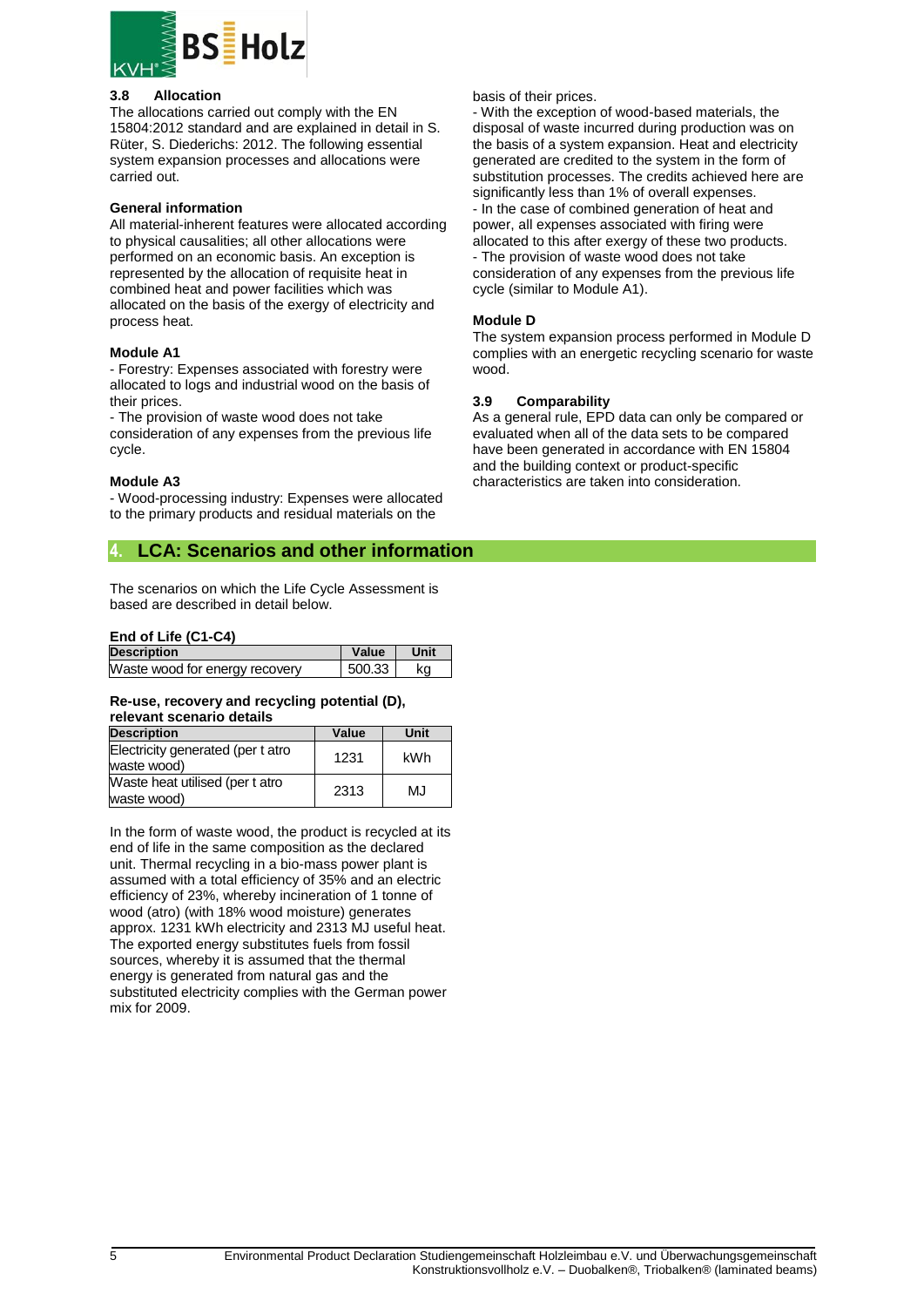

# **5. LCA: Results**

| SYSTEM BOUNDARIES (X = INCLUDED IN THE LCA; MND = MODULE NOT DECLARED)                                                                                                                                                                                                                                                                                                                                                                                        |                                                                                                                                                                  |                                            |                                                      |                                       |                                                          |                          |                |                            |               |                                      |                       |                                                                             |                   |                          |                |                                                                                                                                                                                                                                                                                              |
|---------------------------------------------------------------------------------------------------------------------------------------------------------------------------------------------------------------------------------------------------------------------------------------------------------------------------------------------------------------------------------------------------------------------------------------------------------------|------------------------------------------------------------------------------------------------------------------------------------------------------------------|--------------------------------------------|------------------------------------------------------|---------------------------------------|----------------------------------------------------------|--------------------------|----------------|----------------------------|---------------|--------------------------------------|-----------------------|-----------------------------------------------------------------------------|-------------------|--------------------------|----------------|----------------------------------------------------------------------------------------------------------------------------------------------------------------------------------------------------------------------------------------------------------------------------------------------|
|                                                                                                                                                                                                                                                                                                                                                                                                                                                               | Product stage                                                                                                                                                    |                                            |                                                      | Construction<br>process stage         |                                                          |                          |                | Use stage                  |               |                                      |                       |                                                                             | End-of-Life stage |                          |                | Benefits and<br>loads beyond the<br>system boundary                                                                                                                                                                                                                                          |
| Raw material supply                                                                                                                                                                                                                                                                                                                                                                                                                                           | Transport                                                                                                                                                        | Production                                 | Transport                                            | installation process<br>Construction- | Use                                                      | Maintenance              | Repairs        | Replacement                | Refurbishment | Operational energy<br>use            | Operational water use | De-construction<br>Demolition                                               | Transport         | Waste processing         | Landfilling    | Re-use, recovery or<br>recycling potential                                                                                                                                                                                                                                                   |
| A1                                                                                                                                                                                                                                                                                                                                                                                                                                                            | A2                                                                                                                                                               | A3                                         | A4                                                   | A <sub>5</sub>                        | <b>B1</b>                                                | <b>B2</b>                | <b>B3</b>      | <b>B4</b>                  | <b>B5</b>     | <b>B6</b>                            | <b>B7</b>             | C <sub>1</sub>                                                              | C <sub>2</sub>    | C <sub>3</sub>           | C <sub>4</sub> | D                                                                                                                                                                                                                                                                                            |
| X                                                                                                                                                                                                                                                                                                                                                                                                                                                             | X                                                                                                                                                                | X                                          | <b>MND</b>                                           | <b>MND</b>                            | <b>MND</b>                                               | <b>MND</b>               | <b>MND</b>     | <b>MND</b>                 | <b>MND</b>    | <b>MND</b>                           | <b>MND</b>            | <b>MND</b>                                                                  | $\mathsf X$       | $\mathsf X$              | X              | $\boldsymbol{\mathsf{X}}$                                                                                                                                                                                                                                                                    |
| $\_CA$                                                                                                                                                                                                                                                                                                                                                                                                                                                        | <b>RESULTS</b>                                                                                                                                                   |                                            |                                                      |                                       | <b>ENVIRONMENTAI</b>                                     |                          | <b>IMPACT:</b> |                            |               | m <sup>3</sup> Duobalken, Triobalken |                       |                                                                             |                   |                          |                |                                                                                                                                                                                                                                                                                              |
| Param                                                                                                                                                                                                                                                                                                                                                                                                                                                         |                                                                                                                                                                  | Unit                                       |                                                      | A <sub>1</sub>                        |                                                          | A <sub>2</sub>           |                | A <sub>3</sub>             |               | C <sub>2</sub>                       |                       | C <sub>3</sub>                                                              |                   | C <sub>4</sub>           |                | D                                                                                                                                                                                                                                                                                            |
| eter<br><b>GWP</b>                                                                                                                                                                                                                                                                                                                                                                                                                                            | $\overline{[kg\,CO}_{2}\,$ equiv.]                                                                                                                               |                                            |                                                      | $-7.552E+2$                           |                                                          | 1.395E+1                 |                | $6.724E+1$                 |               | 4.5E-1                               |                       |                                                                             |                   |                          |                | $-3.665E + 2$                                                                                                                                                                                                                                                                                |
| <b>ODP</b>                                                                                                                                                                                                                                                                                                                                                                                                                                                    |                                                                                                                                                                  | [kg CFC11                                  |                                                      | 5.017E-6                              |                                                          | 3.79E-8                  |                | 1.543E-5                   |               | 9.0E-10                              |                       | 8.146E+2<br>1.186E-6                                                        |                   | $0.0E + 0$<br>$0.0E + 0$ |                | $-8.381E - 5$                                                                                                                                                                                                                                                                                |
| AP                                                                                                                                                                                                                                                                                                                                                                                                                                                            |                                                                                                                                                                  | equiv.]<br>[kg SO <sub>2</sub> equiv.]     |                                                      | 2.721E-1                              |                                                          | 6.025E-2                 |                | 2.2E-1                     |               | 1.932E-3                             |                       | 6.981E-3                                                                    |                   | $0.0E + 0$               |                | $-3.776E - 1$                                                                                                                                                                                                                                                                                |
| EP                                                                                                                                                                                                                                                                                                                                                                                                                                                            |                                                                                                                                                                  | [kg (PO <sub>4</sub> ) <sup>3</sup> equiv. |                                                      | 6.078E-2                              |                                                          | 1.388E-2                 |                | 3.597E-2                   |               | 4.477E-4                             |                       | 5.893E-4                                                                    |                   | $0.0E + 0$               |                | $-3.738E - 3$                                                                                                                                                                                                                                                                                |
| <b>POCP</b>                                                                                                                                                                                                                                                                                                                                                                                                                                                   |                                                                                                                                                                  | [kg ethene equiv.                          |                                                      | 6.045E-2                              |                                                          | 6.435E-3                 |                | 5.06E-2                    |               | 2.091E-4                             |                       | 4.642E-4                                                                    |                   | $0.0E + 0$               |                | $-2.532E - 2$                                                                                                                                                                                                                                                                                |
| <b>ADPE</b><br><b>ADPF</b>                                                                                                                                                                                                                                                                                                                                                                                                                                    | [kg Sb equiv.]<br>[MJ]                                                                                                                                           |                                            |                                                      | 6.711E-4<br>3.204E-7<br>7.472E+2      |                                                          | 1.963E+2                 |                | 9.441E-5<br>7.665E+2       |               | $9.5E-9$<br>$6.35E + 0$              |                       | 1.225E-7<br>4.616E+1                                                        |                   | $0.0E + 0$<br>$0.0E + 0$ |                | $-6.404E-6$<br>$-4.141E + 3$                                                                                                                                                                                                                                                                 |
| Legend                                                                                                                                                                                                                                                                                                                                                                                                                                                        |                                                                                                                                                                  |                                            |                                                      |                                       |                                                          |                          |                |                            | <b>Fuels</b>  |                                      |                       |                                                                             |                   |                          |                | GWP = Global Warming Potential; ODP = Ozone Depletion Potential; AP = Acidification Potential of soil and water; EP = Eutrification Potential;<br>POCP Photochemical Ozone Creation Potential; ADPE = Abiotic Depletion Potential for Elements; ADPF = Abiotic Depletion Potential of Fossil |
|                                                                                                                                                                                                                                                                                                                                                                                                                                                               | <b>LCA RESULTS</b>                                                                                                                                               |                                            |                                                      |                                       | USE OF RESOURCES: 1 m <sup>3</sup> Duobalken, Triobalken |                          |                |                            |               |                                      |                       |                                                                             |                   |                          |                |                                                                                                                                                                                                                                                                                              |
| Parameter                                                                                                                                                                                                                                                                                                                                                                                                                                                     |                                                                                                                                                                  | Unit                                       | A1                                                   |                                       |                                                          | A2                       |                | A <sub>3</sub>             |               | C <sub>2</sub>                       |                       | C <sub>3</sub>                                                              |                   | C <sub>4</sub>           |                | D                                                                                                                                                                                                                                                                                            |
| PERE                                                                                                                                                                                                                                                                                                                                                                                                                                                          |                                                                                                                                                                  | [MJ]                                       | $1.031E + 3$                                         |                                       |                                                          | $3.121E - 1$             |                | 7.349E+2                   |               | 8.413E-3                             |                       | 4.701E+0                                                                    |                   | $0.0E + 0$               |                | $-3.373E + 2$                                                                                                                                                                                                                                                                                |
| <b>PERM</b><br><b>PERT</b>                                                                                                                                                                                                                                                                                                                                                                                                                                    |                                                                                                                                                                  | [MJ]<br>[MJ]                               | 8.523E+3<br>9.554E+3                                 |                                       |                                                          | $0.0E + 0$<br>3.121E-1   |                | 4.055E+1<br>7.755E+2       |               | $0.0E + 0$<br>8.413E-3               |                       | $0.0E + 0$<br>4.701E+0                                                      |                   | $0.0E + 0$<br>$0.0E + 0$ |                | $0.0E + 0$<br>$-3.373E + 2$                                                                                                                                                                                                                                                                  |
| <b>PENRE</b>                                                                                                                                                                                                                                                                                                                                                                                                                                                  |                                                                                                                                                                  | [MJ]                                       | 8.687E+2                                             |                                       |                                                          | 1.977E+2                 |                | 1.301E+3                   |               | $6.382E + 0$                         |                       | 8.777E+1                                                                    |                   | $0.0E + 0$               |                | $-7.366E + 3$                                                                                                                                                                                                                                                                                |
| <b>PENRM</b>                                                                                                                                                                                                                                                                                                                                                                                                                                                  |                                                                                                                                                                  | [MJ]                                       | 4.998E+1                                             |                                       |                                                          | $0.0E + 0$               |                | $0.0E + 0$                 |               | $0.0E + 0$                           |                       | $0.0E + 0$                                                                  |                   | $0.0E + 0$               |                | $0.0E + 0$                                                                                                                                                                                                                                                                                   |
| PENRT                                                                                                                                                                                                                                                                                                                                                                                                                                                         |                                                                                                                                                                  | [MJ]                                       | $9.187E + 2$                                         |                                       |                                                          | 1.977E+2                 |                | $1.301E + 3$               |               | $6.382E + 0$                         |                       | $8.777E+1$                                                                  |                   | $0.0E + 0$               |                | $-7.366E + 3$                                                                                                                                                                                                                                                                                |
| <b>SM</b><br><b>RSF</b>                                                                                                                                                                                                                                                                                                                                                                                                                                       |                                                                                                                                                                  | [kg]<br>[MJ]                               | $0.0E + 0$<br>7.904E+1                               |                                       |                                                          | $0.0E + 0$<br>$0.0E + 0$ |                | $0.0E + 0$<br>$1.088E + 2$ |               | $0.0E + 0$<br>$0.0E + 0$             |                       | $0.0E + 0$<br>$0.0E + 0$                                                    |                   | $0.0E + 0$<br>$0.0E + 0$ |                | $0.0E + 0$<br>4.334E+3                                                                                                                                                                                                                                                                       |
| <b>NRSF</b>                                                                                                                                                                                                                                                                                                                                                                                                                                                   |                                                                                                                                                                  | [MJ]                                       | $0.0E + 0$                                           |                                       |                                                          | $0.0E + 0$               |                | $0.0E + 0$                 |               | $0.0E + 0$                           |                       | $0.0E + 0$                                                                  |                   | $0.0E + 0$               |                | $0.0E + 0$                                                                                                                                                                                                                                                                                   |
| <b>FW</b>                                                                                                                                                                                                                                                                                                                                                                                                                                                     |                                                                                                                                                                  | $\lceil m^3 \rceil$                        | 8.272E+2<br>$4.117E + 0$<br>$6.952E + 2$<br>1.197E-1 |                                       |                                                          | 4.987E+1                 |                | $0.0E + 0$                 |               | 3.422E+3                             |                       |                                                                             |                   |                          |                |                                                                                                                                                                                                                                                                                              |
| PERE = Primary energy, renewable; PERM = Primary energy, renewable, used as raw materials; PERT = Total use of renewable primary<br>energy; PENRE = Primary energy, non-renewable; PENRM = Primary energy, non-renewable, used as raw materials; PENRT = Total<br>Legend<br>use of non-renewable primary energy; SM = Use of secondary materials; RSF = Renewable secondary fuels; NRSF = Non-renewable<br>secondary fuels; FW = Use of fresh water resources |                                                                                                                                                                  |                                            |                                                      |                                       |                                                          |                          |                |                            |               |                                      |                       |                                                                             |                   |                          |                |                                                                                                                                                                                                                                                                                              |
|                                                                                                                                                                                                                                                                                                                                                                                                                                                               | <b>LCA RESULTS</b>                                                                                                                                               |                                            |                                                      |                                       |                                                          |                          |                |                            |               |                                      |                       | - OUTPUT FLOWS AND WASTE CATEGORIES: 1 m <sup>3</sup> Duobalken, Triobalken |                   |                          |                |                                                                                                                                                                                                                                                                                              |
| Parameter                                                                                                                                                                                                                                                                                                                                                                                                                                                     |                                                                                                                                                                  | Unit                                       | A <sub>1</sub>                                       |                                       |                                                          | A <sub>2</sub>           |                | A3                         |               | C <sub>2</sub>                       |                       | C <sub>3</sub>                                                              |                   | C4                       |                | D                                                                                                                                                                                                                                                                                            |
| <b>HWD</b>                                                                                                                                                                                                                                                                                                                                                                                                                                                    |                                                                                                                                                                  | [kg]                                       | 6.611E-2                                             |                                       |                                                          | $0.0E + 0$               |                | 2.468E-2                   |               | $0.0E + 0$                           |                       | $0.0E + 0$                                                                  |                   | $0.0E + 0$               |                | 1.506E+0                                                                                                                                                                                                                                                                                     |
| <b>NHWD</b><br><b>RWD</b>                                                                                                                                                                                                                                                                                                                                                                                                                                     |                                                                                                                                                                  | [kg]<br>[kg]                               | 3.036E-2<br>6.079E-2                                 |                                       |                                                          | $0.0E + 0$<br>4.735E-4   |                | 6.226E-3<br>1.913E-1       |               | $0.0E + 0$<br>$1.124E - 5$           |                       | $0.0E + 0$<br>1.489E-2                                                      |                   | $0.0E + 0$<br>$0.0E + 0$ |                | 4.546E-5<br>$-1.045E + 0$                                                                                                                                                                                                                                                                    |
| <b>CRU</b>                                                                                                                                                                                                                                                                                                                                                                                                                                                    |                                                                                                                                                                  | [kg]                                       | $0.0E + 0$                                           |                                       |                                                          | $0.0E + 0$               |                | $0.0E + 0$                 |               | $0.0E + 0$                           |                       | $0.0E + 0$                                                                  |                   | $0.0E + 0$               |                | $0.0E + 0$                                                                                                                                                                                                                                                                                   |
| <b>MFR</b>                                                                                                                                                                                                                                                                                                                                                                                                                                                    |                                                                                                                                                                  | [kg]                                       | $0.0E + 0$                                           |                                       |                                                          | $0.0E + 0$               |                | $0.0E + 0$                 |               | $0.0E + 0$                           |                       | 4.998E+2                                                                    |                   | $0.0E + 0$               |                | $0.0E + 0$                                                                                                                                                                                                                                                                                   |
|                                                                                                                                                                                                                                                                                                                                                                                                                                                               | <b>MER</b><br>[kg]                                                                                                                                               |                                            | $0.0E + 0$                                           |                                       |                                                          | $0.0E + 0$               |                | 2.104E+0                   |               | $0.0E + 0$                           |                       | 4.998E+2                                                                    |                   | $0.0E + 0$               |                | $-5.019E + 2$                                                                                                                                                                                                                                                                                |
| EET                                                                                                                                                                                                                                                                                                                                                                                                                                                           | EEE<br>[MJ]<br>[MJ]                                                                                                                                              |                                            | $0.0E + 0$<br>$0.0E + 0$                             |                                       |                                                          | $0.0E + 0$<br>$0.0E + 0$ |                | $0.0E + 0$<br>$0.0E + 0$   |               | $0.0E + 0$<br>$0.0E + 0$             |                       | $0.0E + 0$<br>$0.0E + 0$                                                    |                   | $0.0E + 0$<br>$0.0E + 0$ |                | $0.0E + 0$<br>$0.0E + 0$                                                                                                                                                                                                                                                                     |
|                                                                                                                                                                                                                                                                                                                                                                                                                                                               | $HWD =$ Hazardous waste, disposed of; NHWD = Non-hazardous waste, disposed of; RWD = Radioactive waste, disposed of; CRU =                                       |                                            |                                                      |                                       |                                                          |                          |                |                            |               |                                      |                       |                                                                             |                   |                          |                |                                                                                                                                                                                                                                                                                              |
| Legend                                                                                                                                                                                                                                                                                                                                                                                                                                                        | Components for re-use; MFR = Materials for recycling; MER = Materials for energy recovery; EEE = Exported energy, electricity; EET =<br>Exported energy, thermal |                                            |                                                      |                                       |                                                          |                          |                |                            |               |                                      |                       |                                                                             |                   |                          |                |                                                                                                                                                                                                                                                                                              |

# **6. LCA: Interpretation**

The interpretation focuses on the production phase (Modules A1 to A3) as it is based on specific information provided by the company.

#### **Global Warming Potential**

Of the fossil greenhouse gases analysed in Modules A1 to A3, 41% is attributed to the provision of raw materials, 10% to transport and 49% to production. The provision of wood raw materials also comprises extensive areas of the refining chain as the appropriate refined products are purchased for production. Electricity consumption in the plant is an essential influential factor (39%). Accounting for approx. 10%, transport of wood raw materials also plays a significant role. The generation of heat and other emissions essentially comprising combustion of diesel fuel on the plant site together account for approx. 11% of cradleto-gate emissions.

#### **Analysis of carbon from bio-mass**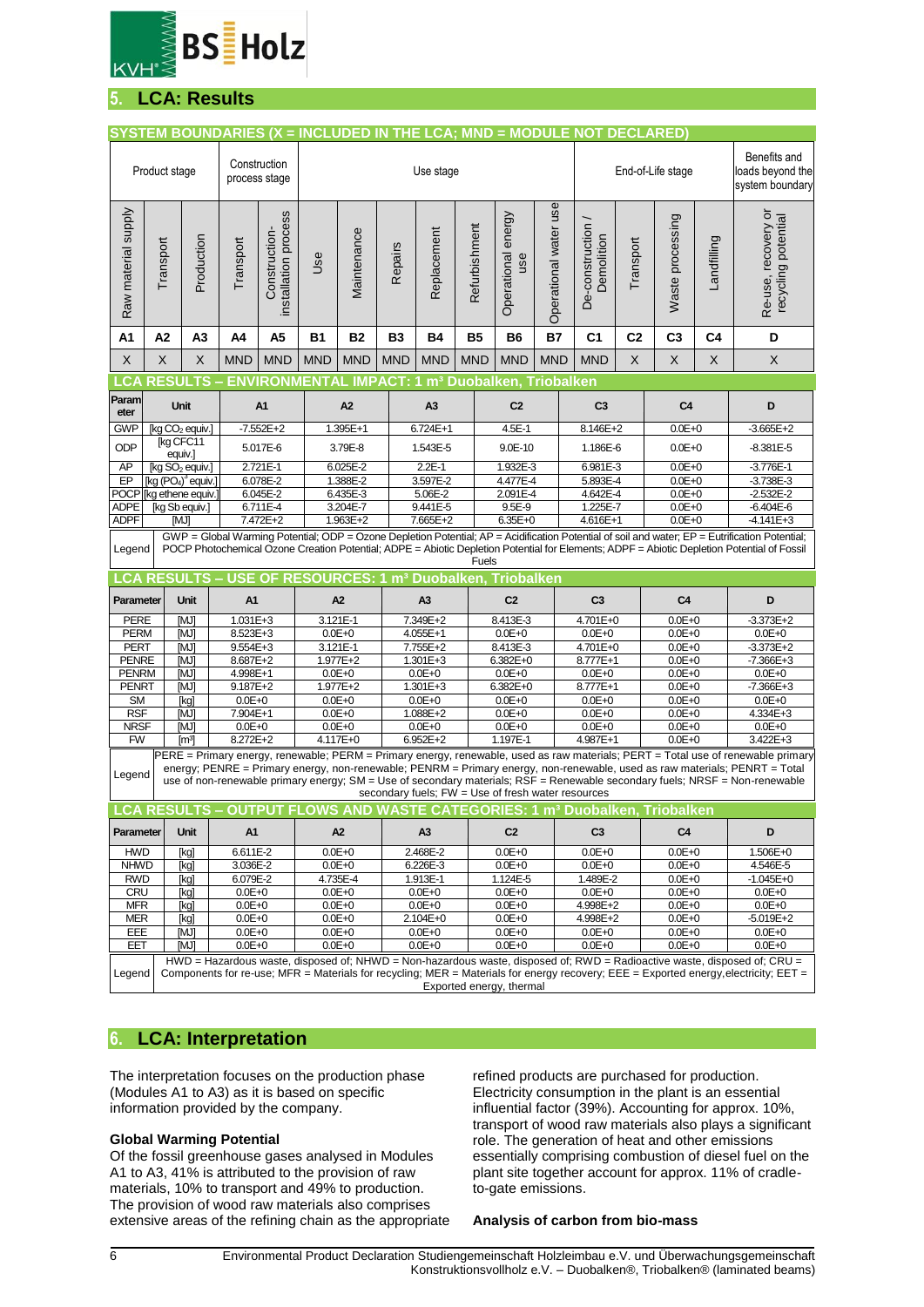

A total of approx. 984 kg carbon dioxide enters the system in the form of carbon stored in the bio-mass, of which 96 kg carbon dioxide are emitted along the upstream chains and 74 kg within the framework of heat generation on site. Approx. 4 kg carbon dioxide are added to the system via packaging and re-emitted within the framework of disposal of packaging. The volume of carbon ultimately stored in the product is extracted from the system when recycled in the form of waste wood.

#### **Acidification Potential**

The combustion of wood and diesel are the sources of essential relevance for emissions representing a potential contribution towards the acidification potential. Drying the bought-in products, provision of the requisite heat and utilisation of fuels in forestry account for around half of emissions. The emissions from the provision of adhesives are negligible by comparison (4%). Transport of raw materials accounts for another 11% while heat generation on site makes a total contribution of 16% to all cradle-to-gate emissions.

#### **Summer Smog Formation Potential**

Emissions contributing to the formation of ground-level ozone are primarily incurred during wood drying. Nitric oxides from incineration processes also play a role. 28% of emissions are incurred during drying on site. Furthermore, essential percentages of the drying processes are incurred in the upstream chains. Transport expenses only play a subordinate role.

#### **Eutrification Potential**

18% of emissions contributing towards eutrification (primarily nitric oxides) are incurred during wood firing on site, 47% during the drying and incineration processes associated with the upstream chains and 7% in manufacturing the adhesives.

## **7. Requisite evidence**

The following evidence of environmental and health relevance was provided:

#### **7.1 Formaldehyde**

A total of 7 measurement reports were available on formaldehyde emissions. The measurements were carried out by experienced test laboratories. Maximum steady state emission values were established. Measurements were performed in test chambers in accordance with DIN EN 717-1 at a uniform temperature of 23 °C, relative humidity of 45% and a ventilation rate of 1.0 per hour. Loading factors differed in some cases. The measured values were therefore initially used to calculate the area-specific emission rates.

As anticipated, most of the measured values (22) are available for Duobalken® / Triobalken® beams with MUF adhesive. The average area-specific emission rate is 34.8 μg/h x m². With reference to a loading factor of 0.3 m<sup>2</sup>/m<sup>3</sup> suggested by the Stuttgart Materials Testing Institute and specified in the DIN EN 14080:2005, this gives rise to a formaldehyde equalisation concentration in the test chamber of 0.008 ml/m<sup>3</sup>. This value is less than one-tenth of the limit value of 0.1 ml/m<sup>3</sup> in accordance with the Ordinance on Chemicals. If the highest values measured (71  $mg/h$  x m<sup>3</sup>) are taken as a basis for derivation, this results in an equalisation concentration of 0.017

#### **Ozone Depletion Potential**

60-70% of emissions with ozone depletion potential are incurred during generation of electricity for the processes in the upstream chains on site.

#### **Use of primary energy**

Renewable energy carriers are primarily used in the form of wood for generating process heat. Of the total of 1954 MJ, 188 MJ are incurred by burning waste wood.

Non-renewable energy is primarily used for generating electricity and in the form of fuels for the transport processes. Smaller quantities are also required for manufacturing the adhesives.

#### **Range of results**

The individual results of participating companies differ from average results in the Environmental Product Declaration. Deviations of +161%/-29% (GWP), +68%/-13% (AP) and +28%/-12% (POCP) were measured for the three GWP, AP and POCP indicators in relation to the results outlined here. These deviations are primarily attributable to differences in the fuels used and specific electricity consumption values during the processes.

#### **Depletion of abiotic resources**

Resources depleted for material utilisation are largely used for manufacturing the machining tools. Resources for energy utilisation are largely depleted for the electricity supply.

#### **Waste**

Special waste is primarily incurred during the provision of consumables (approx. 20%) and adhesives (approx. 50%).

mg/m<sup>3</sup>. Duobalken® / Triobalken® beams glued using PUR or EPI adhesives give rise to area-specific emission rates in the range of non-adhesive wood. The derived equalisation concentration is approx. 0.004 ml/m<sup>3</sup>. Similar values were also measured for other, non-adhesive types of wood and comply with the natural formaldehyde emissions by wood.

#### **7.2 MDI**

When Duobalken® / Triobalken® beams are glued, the MDI contained in the polyurethane adhesives reacts out in full. MDI emissions from the hardened glued solid timber are not therefore possible: there is no test standard in place.

The tests submitted are concerned with the temporary MDI emissions arising during gluing in the factory. As there is no standardised measurement process in place for these emissions, one of the tests submitted determined the MDI emissions on the basis of the measurement method for determining formaldehyde emissions outlined in EN 717-2.

Result: MDI emissions were not detected in any of the 7 Duobalken® / Triobalken® beams examined within the framework of the detection limit  $(0.05 \text{ µg/m}^3)$ . An additional test based on a project-related measurement method involving a wooden lamella glued with PUR adhesive but not hardened displayed MDI emissions slightly above the detection limit (0.05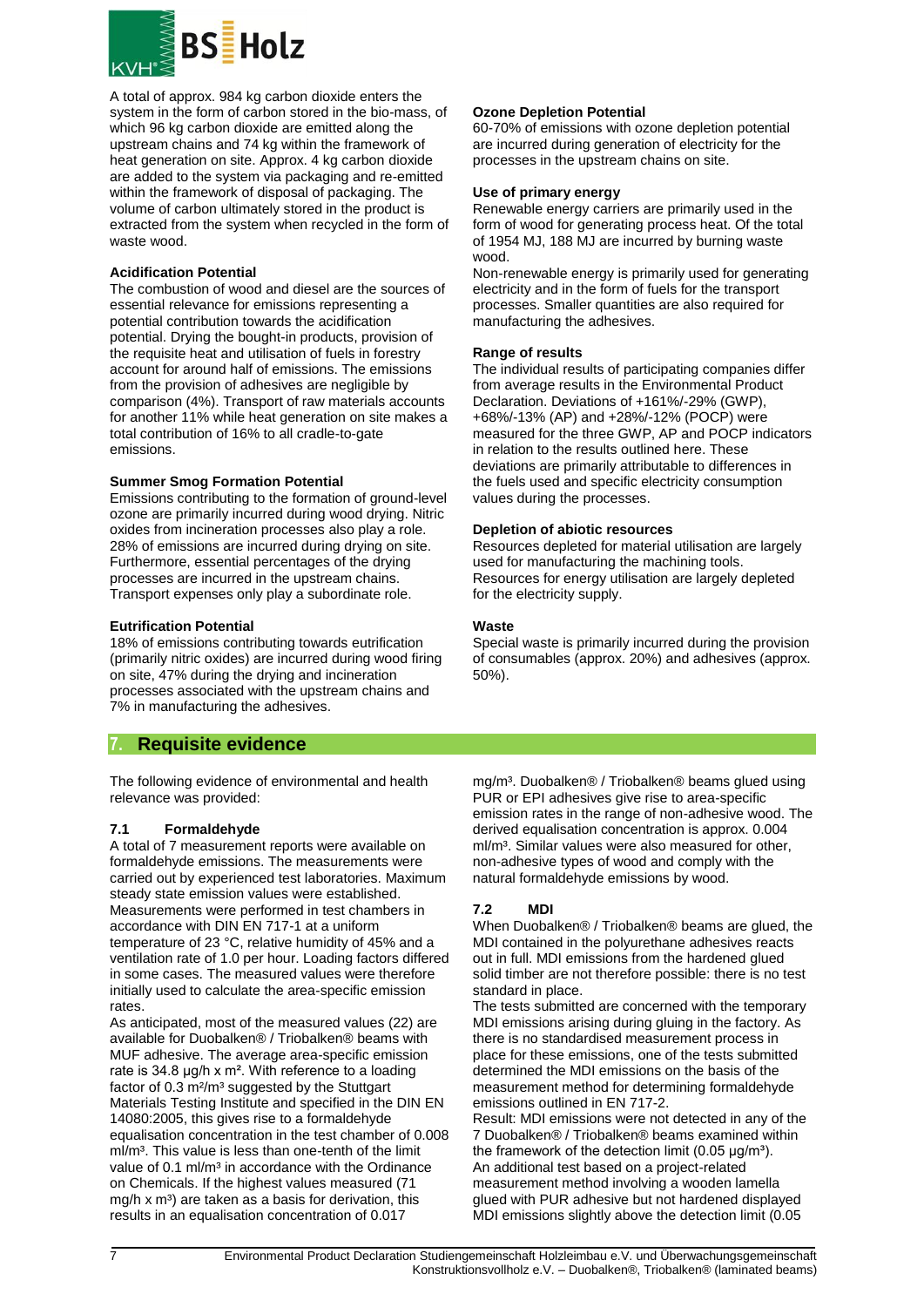

 $\mu$ g/m<sup>3</sup>) during the first two hours after applying the adhesive. MDI emissions could not be measured after that.

## **8. References**

**Institute Construction and Environment e.V.**, Königswinter (pub.):

**General Principles** for the EPD range of Institute Construction and Environment e.V. (IBU), 2011-09

**Product Category Rules for Building Products, Part A:** Calculation rules for the Life Cycle Assessment and requirements on the background report, 2012-09

**DIN EN ISO 14025**:2011-10, Environmental labels and declarations - Type III environmental declarations -Principles and procedures

**EN 15804**:2012-04, Sustainability of construction works — Environmental product declarations — Core rules for the product category of construction products

**Product Category Rules for Building Products, Part B:** PCR solid wood products, 2012-07

**Beuth-Verlag**, Berlin:

**DIN 1052: 2008-04**, Design of timber structures – General rules and rules for buildings

**DIN 68800-2: 2012-02**, Wood preservation - Part 2: Preventive constructional measures in buildings

**DIN 68800-3: 2012-02**, Wood preservation - Part 3: Preventive protection of wood with wood preservatives

**DIN EN 336: 2003-09**, Structural timber – Sizes, permitted deviations

**DIN EN 717-1:2005-01**, Wood-based panels – Determination of Formaldehyde release – Part 1: Formaldehyde emission by the chamber method

**DIN EN 717-2:1995-01**, Wood-based panels – Determination of Formaldehyde release – Part 2: Formaldehyde emission by the gas analysis method

**DIN EN 1995-1-1: 2010-12**, Eurocode 5: Design of timber structures – Part 1-1: General – Common rules and rules for buildings

**DIN EN 1995-1-1/NA: 2010-12**, National Annex – Nationally determined parameters – Eurocode 5: Design of timber structures – Part 1-1: General – Common rules and rules for buildings

**DIN EN 14080: 2005-09**, Timber structures - Glued laminated timber - Requirements

**Other sources:**

**S. Rüter, S. Diederichs: 2012**, Ökobilanz Basisdaten für Bauprodukte aus Holz (Basic LCA data for woodbased construction products), Hamburg, Johann Heinrich von Thünen Institut, Institut für Holztechnologie und Holzbiologie, Final Report

**General Building Authority Approval Z 9.1-440** of the German Institute for Structural Engineering (DIBt): 2012, Duobalken and Triobalken (glued solid timber made of two or three glued boards, planks or squared timbers)

**DIN EN 13501**, Fire classification of construction products and building elements, German version EN 13501:2007+A1:2009

**GaBi 4 2011**: Software and data base for comprehensive analysis. LBP, University of Stuttgart and PE International, 2011

**Federal Immission Control Act (BImSchG):** Act protecting against harmful environmental impact caused by air pollution, noise, shocks and similar processes, 2002

**Waste Wood Act (AltholzV):** Act governing the requirements on utilisation and disposal of waste wood, 2012